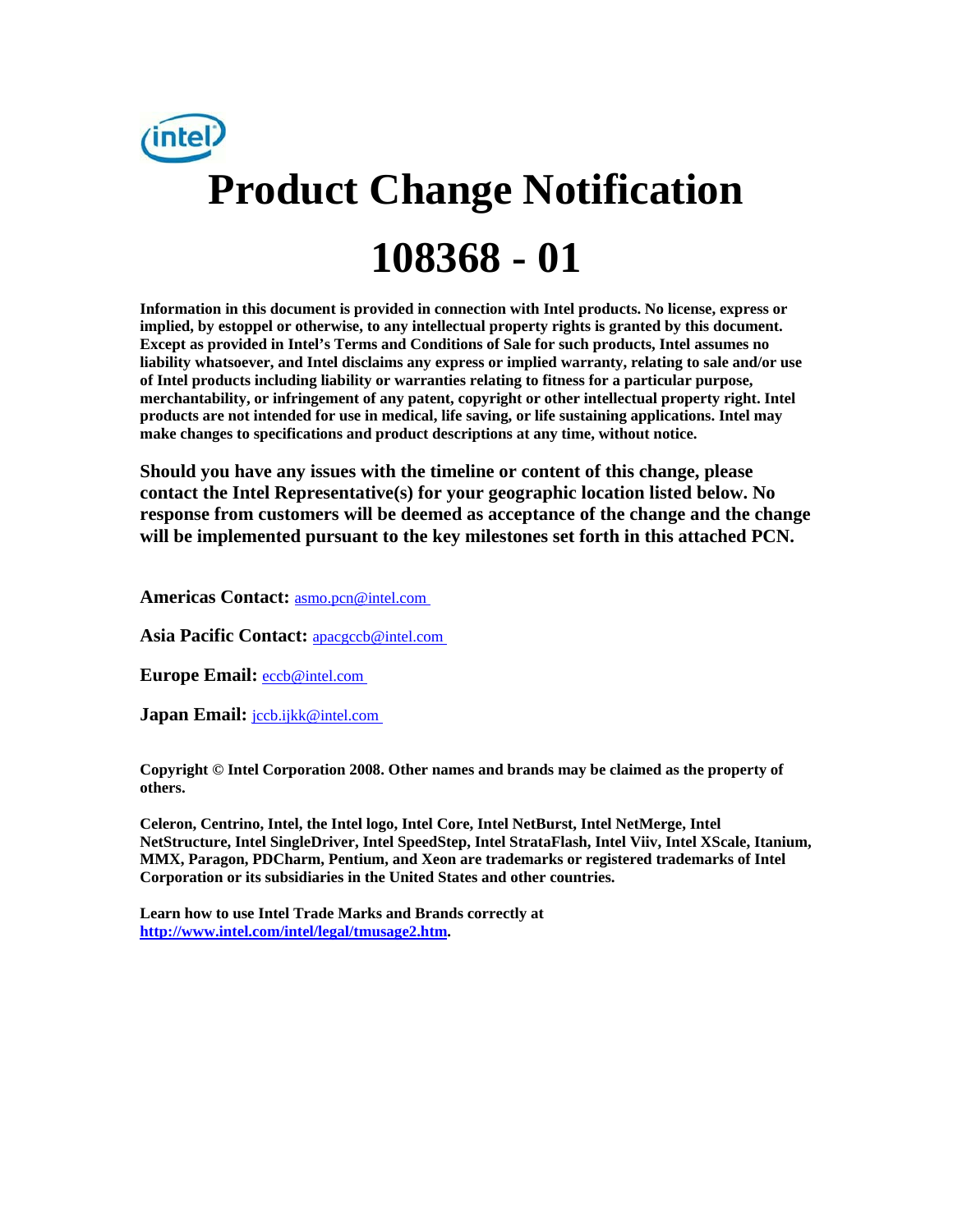# intel. **Product Change Notification**

| $108368 - 01$                              |
|--------------------------------------------|
| D201GLY2A, PCN 108368-01, Product          |
| Design, HDD LED brightness Increase and    |
| <b>DIMM</b> connector change, Reason for   |
| <b>Revision: Delay Heatsink change and</b> |
| incorporate DIMM socket change             |
| May 28, 2008                               |
|                                            |

**Key Characteristics of the Change:**

Product Design

#### **Forecasted Key Milestones: Date Customer Must be Ready to Receive Post-Conversion Material:** Jun 19, 2008

### **Description of Change to the Customer:**

#### **Reason for Revision: Delay Heatsink change and incorporate DIMM socket change**

Resistor change to increase brightness of HDD LED. The DIMM connectors are being replaced with enhanced versions from the same vendors.

Change of heatsink is being delayed to a future date.

#### **Customer Impact of Change and Recommended Action:**

This change has been thoroughly evaluated to ensure that there are no quality, reliability or functional implications to our customers. Intel is not recommending additional qualification of these changes on platforms received from Intel.

#### **Products Affected / Intel Ordering Codes:**

| <b>Product Code</b> | MM#    | <b>Pre Change AA</b> | Post Change AA |
|---------------------|--------|----------------------|----------------|
| 'LAD201GLY2TA       | 895552 | E26314-401           | E26314-402     |
| LAD201GLY2A         | 895553 | E26313-401           | E26313-402     |
| BOXD201GLY2A        | 896050 | E26311-401           | E26311-402     |
| BLKD201GLY2A        | 895554 | E26311-401           | E26311-402     |